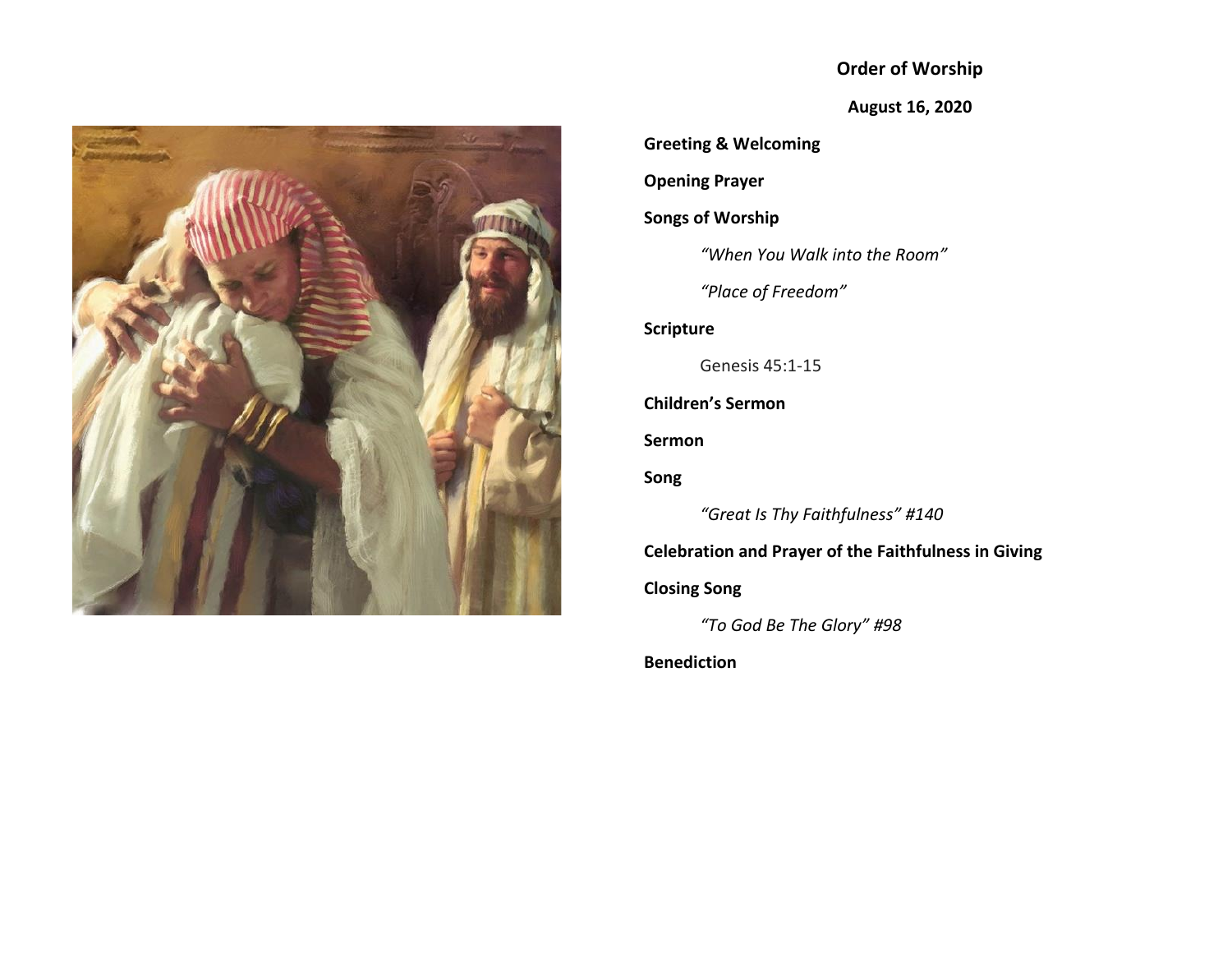## *When You Walk Into The Room*

*Verse 1 When You walk into the room Everything changes Darkness starts to tremble At the light that You bring*

*When You walk into the room Every heart starts burning*

*And nothing matters more than just to sit here at Your feet and worship You We worship You, oh.*

#### *Chorus 1*

*We love You and we'll never stop We can't live without You Jesus We love You we can't get enough All this is for You Jesus*

### *Verse 2*

*When You walk into the room Sickness starts to vanish Every hopeless situation Ceases to exist*

*When You walk into the room The dead begin to rise 'Cause there is resurrection life In all You do*

### *Chorus 1*

*We love You and we'll never stop We can't live without You Jesus We love You we can't get enough All this is for You Jesus*

### *Verse 3 Oh, Jesus*

*Bridge Come and consume God all we are We give You permission our hearts are Yours We want You we want You (x4)*

#### *Chorus 1*

*We love You and we'll never stop We can't live without You Jesus We love You we can't get enough All this is for You Jesus*

# *Verse 4 Oh, Jesus*

*Oh, how we love You Oh, how we love You*

# *Place of Freedom*

### *Verse 1*

*There's a calm that covers me When I kneel down at Your feet It's a place of healing It's a place where I find freedom*

### *Verse 2*

*There's a place my eyes can't see Where my spirit longs to be It's a place of healing It's a place I'll live in freedom*

*Chorus 1 I'm gonna lift my hands 'Til I can reach heaven I'm gonna shout Your name*

*'Til the walls come falling down I've come to worship I've come to worship*

## *Verse 3 There's a love that lives in me For You Lord my Savior King Who breaks the sin that's binding And leads me to a place of freedom*

*Chorus 1 I'm gonna lift my hands 'Til I can reach heaven I'm gonna shout Your name*

*'Til the walls come falling down I've come to worship I've come to worship*

# *Chorus 2 I'm gonna sing my song Like I am unashamed I'm gonna shout for joy*

*At the mention of Your name I've come to worship I've come to worship*

# *Bridge*

*There's no one that can bring me peace That can wash me clean like You Lord*

*There's nothing in this world that can free me (Oh) You saved my soul*

*Chorus 1 I'm gonna lift my hands 'Til I can reach heaven I'm gonna shout Your name*

*'Til the walls come falling down I've come to worship I've come to worship*

*Chorus 2 I'm gonna sing my song Like I am unashamed I'm gonna shout for joy*

*At the mention of Your name I've come to worship I've come to worship*

*Chorus 1 I'm gonna lift my hands 'Til I can reach heaven I'm gonna shout Your name*

*'Til the walls come falling down I've come to worship I've come to worship*

*Chorus 2 I'm gonna sing my song Like I am unashamed I'm gonna shout for joy*

*At the mention of Your name I've come to worship I've come to worship*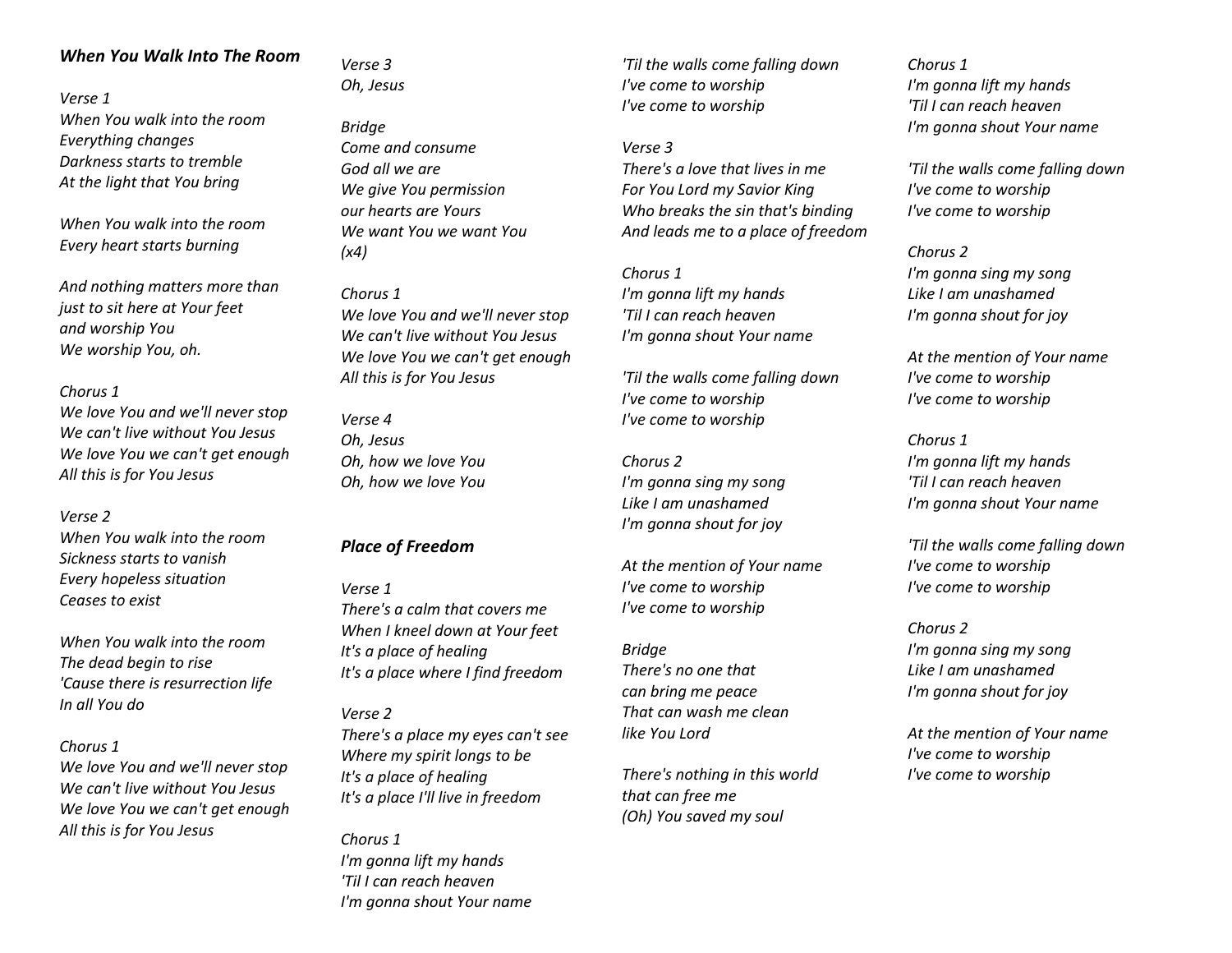





CCLI License: 919217 Streaming License: 20676219

PROVIDENCE